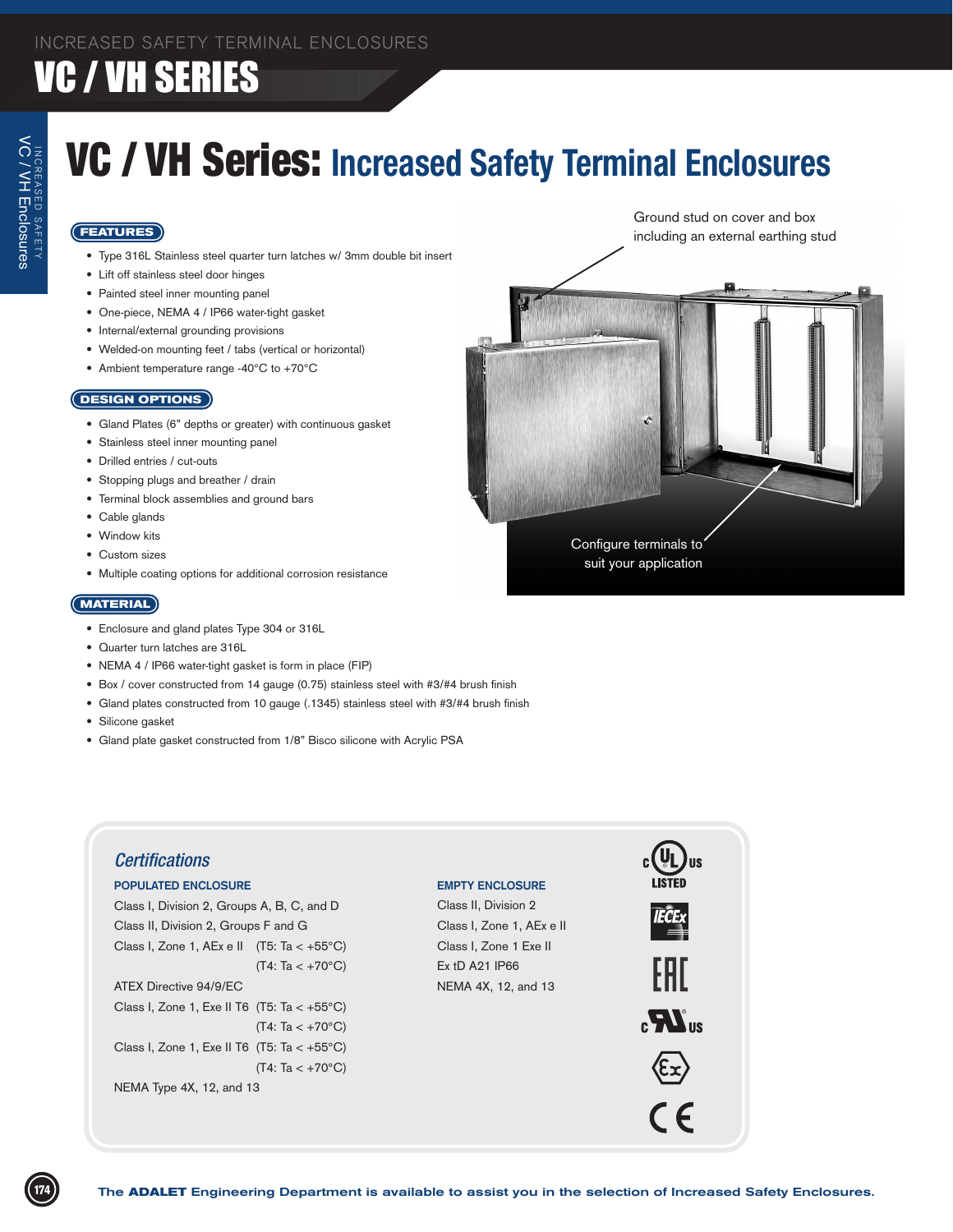## VC Series

### **MATERIAL**

- Enclosure & cover constructed of 14 ga. (.075) 316L stainless steel with #3/4 brush finish
- Optional gland plate constructed of 12 ga. (.1046) 316L stainless steel with #3/4 brush finish
- Cover gasket : 1/4" thick Bisco silicone with acrylic PSA, Part #HT805A
- • Gland plate gasket : 1/8" thick Bisco silicone with acrylic PSA, Part #HT805A

### **OPTIONS**

- Optional pressure sensitive adhesive gasket material, Part #HT8055
- Optional Quarter Turn Inserts: -Slot -8mm Hex Socket -7mm Triangle -8mmTriangle -7mm Square -8mm Square
	- -5mm Double Bit
	- -Bellcore 216
	- -Railway standard

## VH Series

### **MATERIAL**

- Enclosure & cover constructed of 14 ga. (.075) 316L stainless steel with #3/4 brush finish
- Optional gland plate constructed of 12 ga. (.1054) 316L stainless steel with #3/4 brush finish
- • Cover gasket: 1/4" thick Bisco silicone with acrylic PSA, Part #HT805A
- • Gland plate gasket: 1/8" thick Bisco silicone with acrylic PSA, Part #HT805A

### **OPTIONS**

- Optional pressure sensitive adhesive gasket material, Part #HT8055
- Optional Quarter Turn Inserts: -Slot -8mm Hex Socket -7mm Triangle
	- -8mm Triangle
	- -7mm Square
	- -8mm Square
	- -5mm Double Bit -Bellcore 216
	- -Railway standard



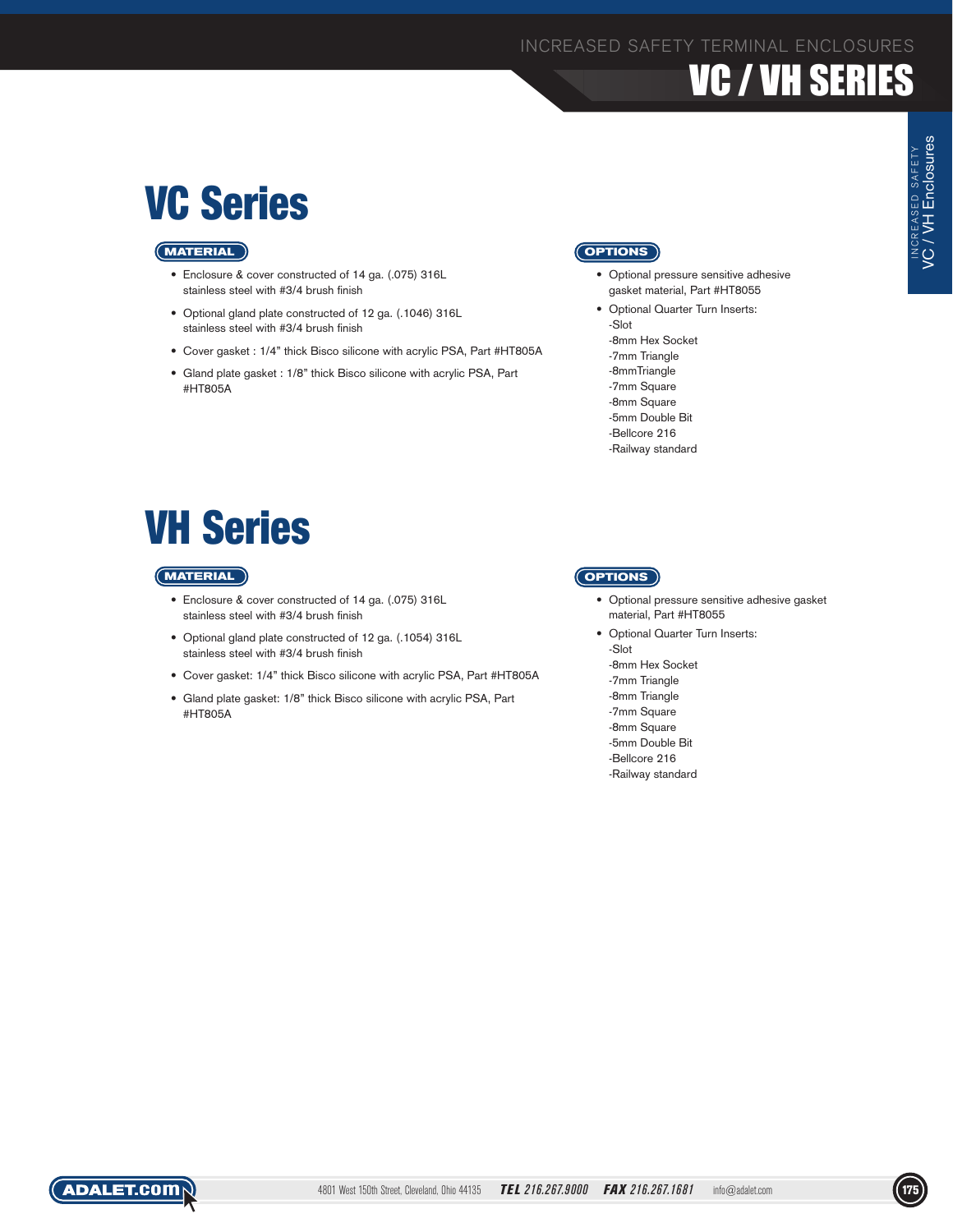### VH4X6 Series



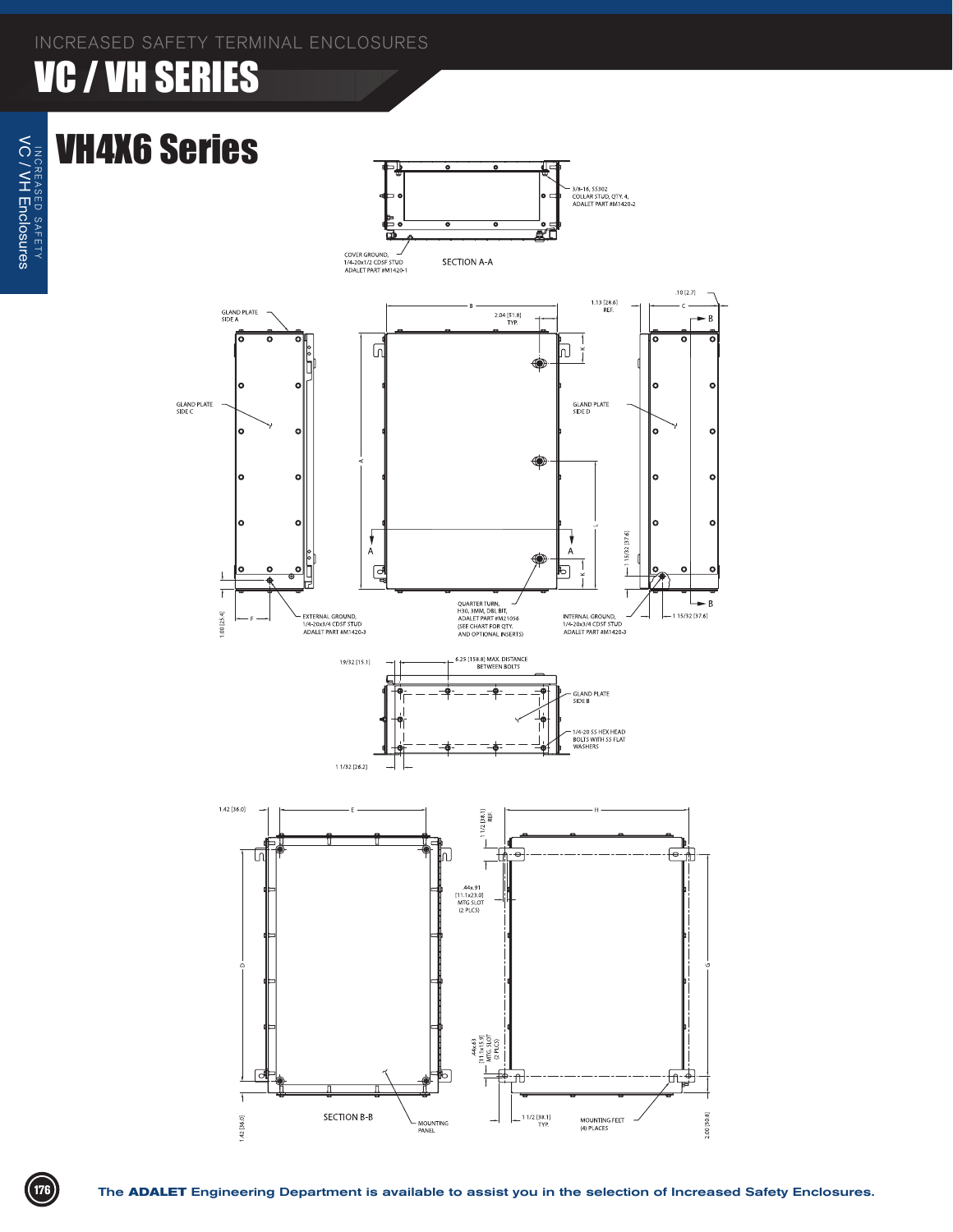INCREASED SAFETY VC / VH Enclosures

INCREASED SAFETY<br>**VC / VH Enclosures** 

| <b>Catalog Number</b> | <b>Enclosure Dimensions</b> |       |      | <b>Collar Stud</b><br><b>Spacing</b> |       | Grd. Stud<br><b>Locations</b> | <b>Mounting</b><br><b>Feet Spacing</b> |       | # Qtr.<br><b>Turns</b> | <b>Ouarter Turn</b><br><b>Locations</b> |      |
|-----------------------|-----------------------------|-------|------|--------------------------------------|-------|-------------------------------|----------------------------------------|-------|------------------------|-----------------------------------------|------|
| <b>ENCLOSURE</b>      | A                           | B     | C    | D                                    | Е     | F                             | G                                      | н     |                        | L                                       | К    |
| VH4X6-101006          | 10.24                       | 10.24 | 6.30 | 7.40                                 | 7.40  | 3.15                          | 6.24                                   | 11.74 | 1                      | 5.12                                    |      |
| VH4X6-101008          | 10.24                       | 10.24 | 8.07 | 7.40                                 | 7.40  | 4.04                          | 6.24                                   | 11.74 | $\mathbf{1}$           | 5.12                                    |      |
| VH4X6-121206          | 12.05                       | 12.05 | 6.30 | 9.22                                 | 9.22  | 3.15                          | 8.05                                   | 13.55 | $\mathbf{1}$           | 6.03                                    |      |
| VH4X6-121208          | 12.05                       | 12.05 | 8.07 | 9.22                                 | 9.22  | 4.04                          | 8.05                                   | 13.55 | $\mathbf{1}$           | 6.03                                    |      |
| VH4X6-151006          | 14.96                       | 10.24 | 6.30 | 12.13                                | 7.40  | 3.15                          | 10.96                                  | 11.74 | $\mathbf{1}$           | 7.48                                    | ٠    |
| VH4X6-151008          | 14.96                       | 10.24 | 8.07 | 12.13                                | 7.40  | 4.04                          | 10.96                                  | 11.74 | $\mathbf{1}$           | 7.48                                    |      |
| VH4X6-181506          | 18.03                       | 15.04 | 6.30 | 15.20                                | 12.21 | 3.15                          | 14.03                                  | 16.54 | 1                      | 9.02                                    |      |
| VH4X6-191908          | 18.90                       | 18.90 | 8.07 | 16.07                                | 16.07 | 4.04                          | 14.90                                  | 20.40 | $\mathbf{1}$           | 9.45                                    |      |
| VH4X6-201406          | 19.68                       | 13.78 | 6.30 | 16.85                                | 10.95 | 3.15                          | 15.68                                  | 15.28 | 1                      | 9.84                                    |      |
| VH4X6-201408          | 19.68                       | 13.78 | 8.07 | 16.85                                | 10.95 | 4.04                          | 15.68                                  | 15.28 | $\mathbf{1}$           | 9.84                                    |      |
| VH4X6-241808          | 24.41                       | 17.72 | 8.07 | 21.58                                | 14.89 | 4.04                          | 20.41                                  | 19.22 | $\overline{2}$         | ۰                                       | 3.53 |
| VH4X6-292208          | 29.13                       | 21.65 | 8.07 | 26.30                                | 18.82 | 4.04                          | 25.13                                  | 23.15 | $\overline{2}$         | $\overline{\phantom{a}}$                | 3.53 |
| VH4X6-302008          | 30.00                       | 20.00 | 8.07 | 27.17                                | 17.17 | 4.04                          | 26.00                                  | 21.50 | $\overline{2}$         | ۰                                       | 3.53 |

#### **STAINLESS STEEL 316L**

**NOTES** Optional Gland Plate Suffixes

-A: Gland Plate on Top Side

-B: Gland Plate on Bottom Side

-C: Gland Plate on Left Side

-D: Gland Plate on Right Side

\*Omit dashes when multiple gland plates are installed.

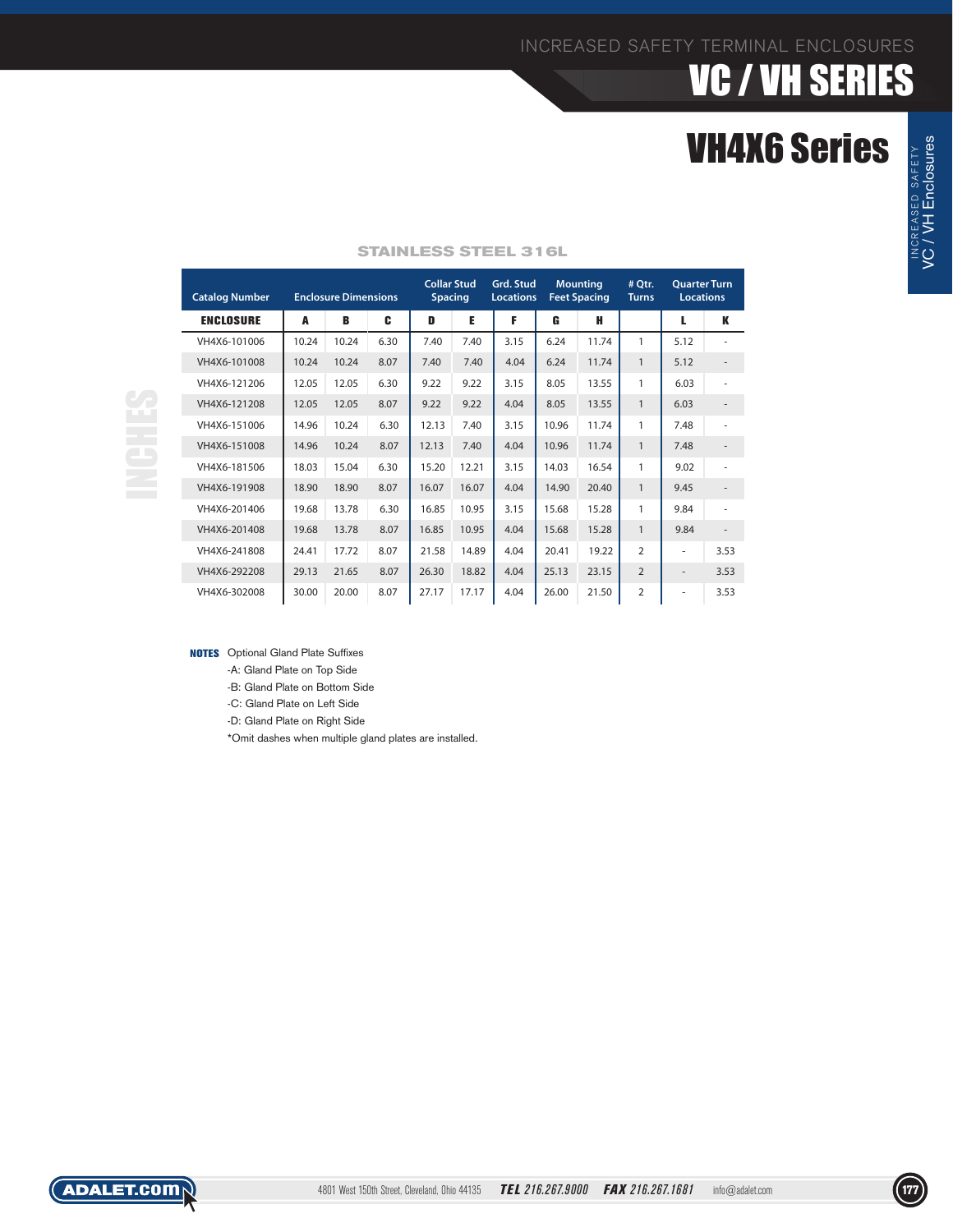## VC4X6 Series Vertical Mount









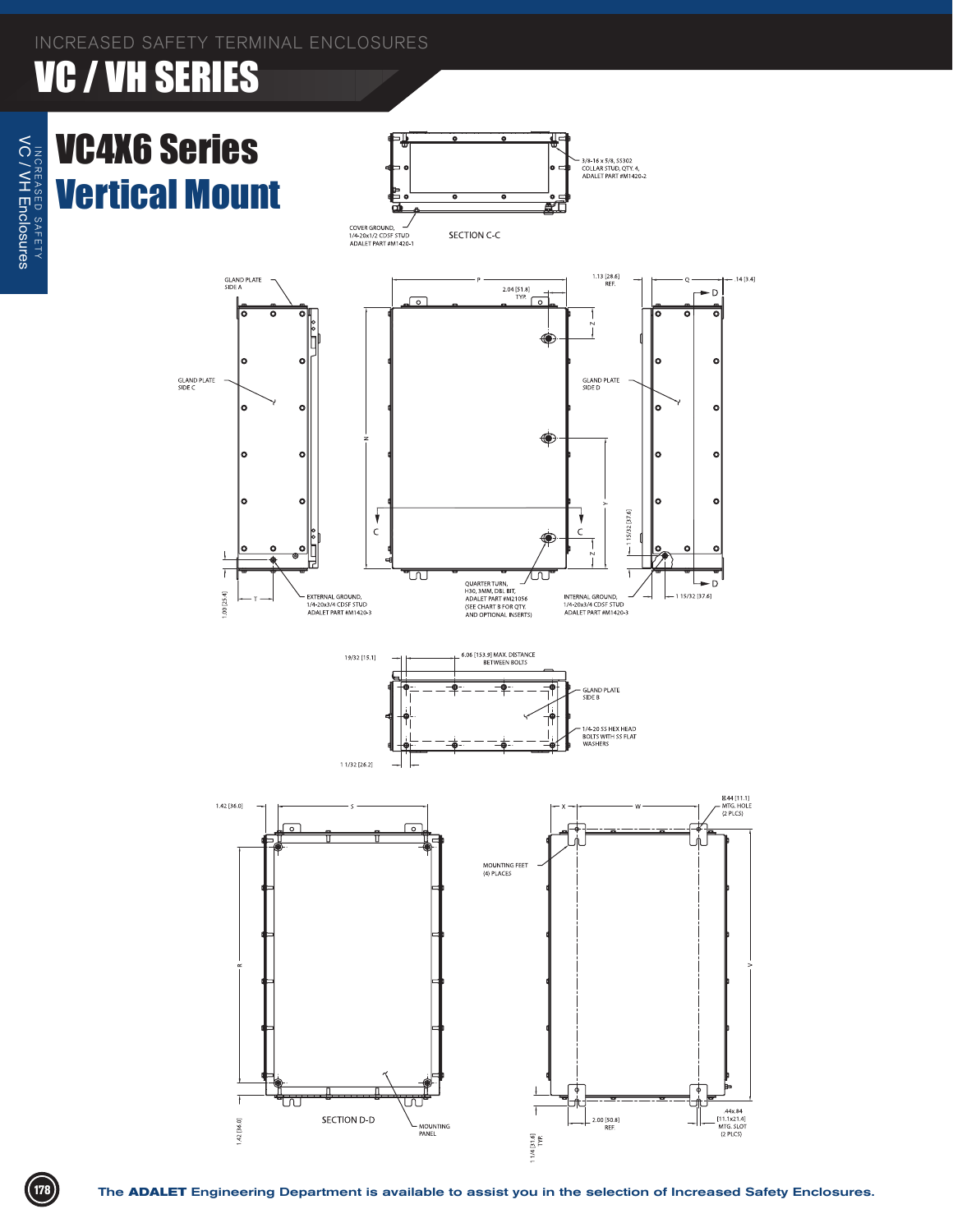## VC4X6 Series Vertical Mount

| <b>ENCLOSURE</b><br>VC4X6-090605V<br>VC4X6-120806V<br>VC4X6-121206V<br>VC4X6-161206V<br>VC4X6-161208V<br>VC4X6-161606V<br>VC4X6-161608V<br>VC4X6-162006V                                                                               | N<br>9.00<br>12.00<br>12.05<br>16.00<br>16.00 | P<br>6.00<br>8.00<br>12.05 | Q<br>5.00<br>6.30 | R<br>6.17 | s<br>3.17 | т<br>2.50 | V     | W     | X    |                | Y                        | z                        |  |
|----------------------------------------------------------------------------------------------------------------------------------------------------------------------------------------------------------------------------------------|-----------------------------------------------|----------------------------|-------------------|-----------|-----------|-----------|-------|-------|------|----------------|--------------------------|--------------------------|--|
|                                                                                                                                                                                                                                        |                                               |                            |                   |           |           |           |       |       |      |                |                          |                          |  |
|                                                                                                                                                                                                                                        |                                               |                            |                   |           |           |           | 10.24 | 3.50  | 1.25 | $\mathbf{1}$   | 4.50                     |                          |  |
|                                                                                                                                                                                                                                        |                                               |                            |                   | 9.17      | 5.17      | 3.15      | 13.24 | 5.50  | 1.25 | $\mathbf{1}$   | 6.00                     | $\overline{\phantom{a}}$ |  |
|                                                                                                                                                                                                                                        |                                               |                            | 6.3               | 9.22      | 9.22      | 3.15      | 13.24 | 9.50  | 1.28 | $\mathbf{1}$   | 6.03                     | ÷.                       |  |
|                                                                                                                                                                                                                                        |                                               | 12.00                      | 8.00              | 13.17     | 9.17      | 3.15      | 17.24 | 9.50  | 1.25 | $\mathbf{1}$   | 8.00                     | $\overline{\phantom{a}}$ |  |
|                                                                                                                                                                                                                                        |                                               | 12.00                      | 8.00              | 13.17     | 9.17      | 4.00      | 17.24 | 9.50  | 1.25 | $\mathbf{1}$   | 8.00                     |                          |  |
|                                                                                                                                                                                                                                        | 16.00                                         | 16.00                      | 6.30              | 13.17     | 13.17     | 3.15      | 17.24 | 10.00 | 3.00 | $\mathbf{1}$   | 8.00                     | $\overline{\phantom{a}}$ |  |
|                                                                                                                                                                                                                                        | 16.00                                         | 16.00                      | 8.00              | 13.17     | 13.17     | 4.00      | 17.24 | 10.00 | 3.00 | $\mathbf{1}$   | 8.00                     |                          |  |
|                                                                                                                                                                                                                                        | 16.00                                         | 20.00                      | 6.30              | 13.17     | 17.17     | 3.15      | 17.24 | 14.00 | 3.00 | $\mathbf{1}$   | 8.00                     | $\overline{\phantom{a}}$ |  |
| VC4X6-162008V                                                                                                                                                                                                                          | 16.00                                         | 20.00                      | 8.00              | 13.17     | 17.17     | 4.00      | 17.24 | 14.00 | 3.00 | $\mathbf{1}$   | 10.00                    | ÷,                       |  |
| VC4X6-201606V                                                                                                                                                                                                                          | 20.00                                         | 16.00                      | 6.30              | 17.17     | 13.17     | 3.15      | 21.24 | 10.00 | 3.00 | $\mathbf{1}$   | 10.00                    | $\overline{\phantom{a}}$ |  |
| VC4X6-201608V                                                                                                                                                                                                                          | 20.00                                         | 16.00                      | 8.00              | 17.17     | 13.17     | 4.00      | 21.24 | 10.00 | 3.00 | $\mathbf{1}$   | 10.00                    |                          |  |
| VC4X6-202006V                                                                                                                                                                                                                          | 20.00                                         | 20.00                      | 6.30              | 17.17     | 13.17     | 3.15      | 21.24 | 14.00 | 3.00 | $\mathbf{1}$   | 10.00                    | $\centerdot$             |  |
| VC4X6-202008V                                                                                                                                                                                                                          | 20.00                                         | 20.00                      | 8.00              | 17.17     | 17.17     | 4.00      | 21.24 | 14.00 | 3.00 | $\mathbf{1}$   | 10.00                    | $\overline{\phantom{a}}$ |  |
| VC4X6-202408V                                                                                                                                                                                                                          | 20.00                                         | 24.00                      | 8.00              | 17.17     | 21.17     | 4.00      | 21.24 | 18.00 | 3.00 | $\mathbf{1}$   | 10.00                    | $\overline{\phantom{a}}$ |  |
| VC4X6-241606V                                                                                                                                                                                                                          | 24.00                                         | 16.00                      | 6.30              | 21.17     | 13.17     | 3.15      | 25.24 | 10.00 | 3.00 | $\overline{2}$ | ÷,                       | 3.53                     |  |
| VC4X6-241608V                                                                                                                                                                                                                          | 24.00                                         | 16.00                      | 8.00              | 21.17     | 13.17     | 4.00      | 25.24 | 10.00 | 3.00 | $\overline{2}$ | $\overline{\phantom{a}}$ | 3.53                     |  |
| VC4X6-242006V                                                                                                                                                                                                                          | 24.00                                         | 20.00                      | 6.30              | 21.17     | 17.17     | 3.15      | 25.24 | 10.00 | 3.00 | $\overline{2}$ | ÷,                       | 3.53                     |  |
| VC4X6-242008V                                                                                                                                                                                                                          | 24.00                                         | 20.00                      | 6.30              | 21.17     | 17.17     | 4.00      | 25.24 | 14.00 | 3.00 | $\overline{2}$ | $\frac{1}{2}$            | 3.53                     |  |
| VC4X6-242406V                                                                                                                                                                                                                          | 24.00                                         | 24.00                      | 6.30              | 21.17     | 21.17     | 3.15      | 25.24 | 18.00 | 3.00 | $\overline{2}$ | ÷,                       | 3.53                     |  |
| VC4X6-242408V                                                                                                                                                                                                                          | 24.00                                         | 24.00                      | 8.00              | 21.17     | 21.17     | 4.00      | 25.24 | 18.00 | 3.00 | $\overline{2}$ | $\overline{\phantom{a}}$ | 3.53                     |  |
| VC4X6-243008V                                                                                                                                                                                                                          | 24.00                                         | 30.00                      | 8.00              | 21.17     | 27.17     | 4.00      | 25.24 | 24.00 | 3.00 | $\overline{2}$ | ÷,                       | 3.53                     |  |
| VC4X6-302008V                                                                                                                                                                                                                          | 30.00                                         | 20.00                      | 8.07              | 27.17     | 17.17     | 4.04      | 31.24 | 14.00 | 3.00 | $\overline{2}$ | $\frac{1}{2}$            | 3.53                     |  |
| VC4X6-302408V                                                                                                                                                                                                                          | 30.00                                         | 24.00                      | 8.00              | 27.17     | 21.17     | 4.00      | 31.24 | 18.00 | 3.00 | $\overline{2}$ | ÷,                       | 3.53                     |  |
| VC4X6-303008V                                                                                                                                                                                                                          | 30.00                                         | 30.00                      | 8.00              | 27.17     | 27.17     | 4.00      | 31.24 | 24.00 | 3.00 | $\overline{2}$ |                          | 3.53                     |  |
| <b>NOTES</b> Optional Gland Plate Suffixes<br>-A: Gland Plate On Top Side<br>-B: Gland Plate On Bottom Side<br>-C: Gland Plate On Left Side<br>-D: Gland Plate On Right Side<br>*Omit dashes when multiple gland plates are installed. |                                               |                            |                   |           |           |           |       |       |      |                |                          |                          |  |

#### **STAINLESS STEEL 316L**



VC / VH Enclosures

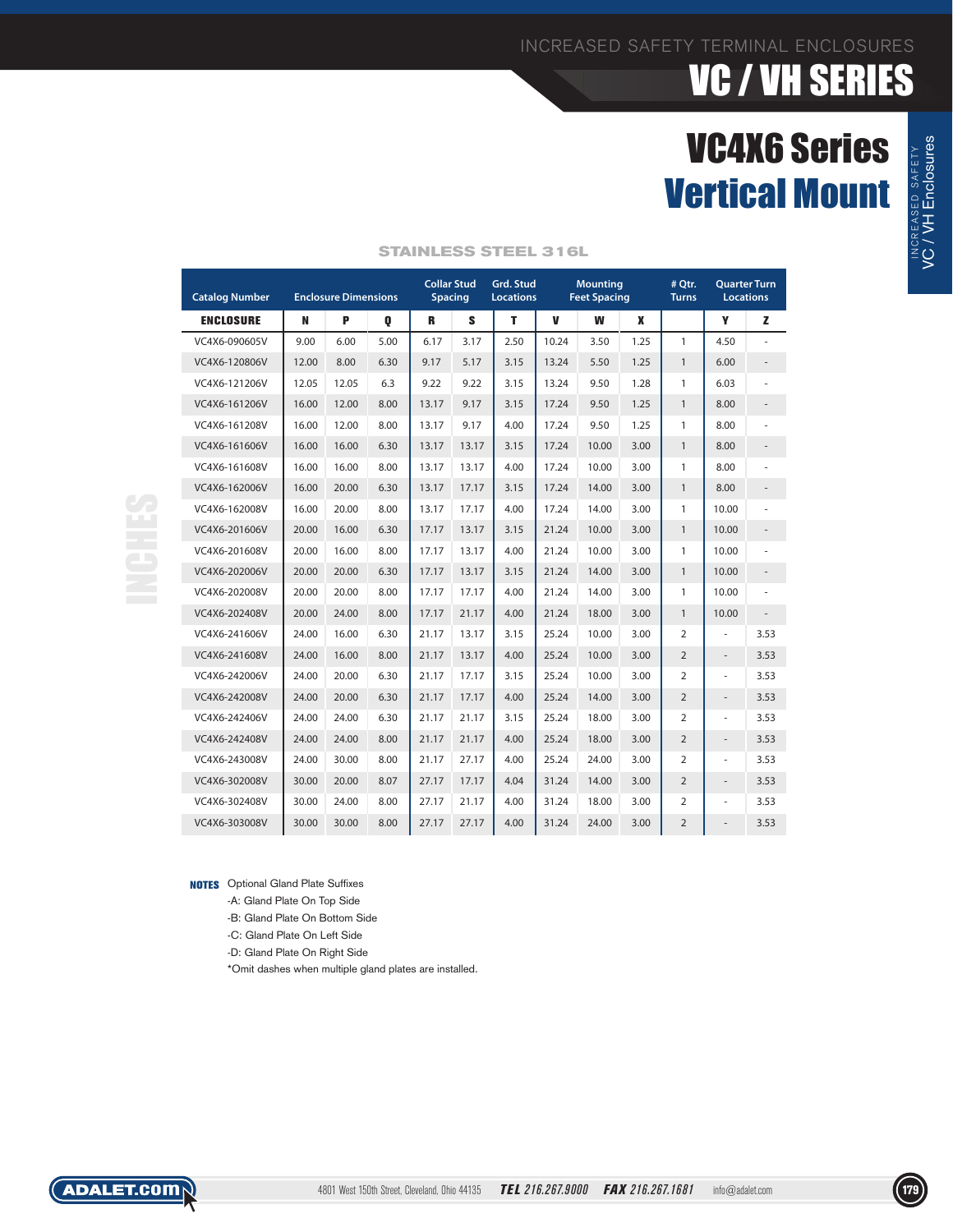

The **ADALET** Engineering Department is available to assist you in the selection of Increased Safety Enclosures.